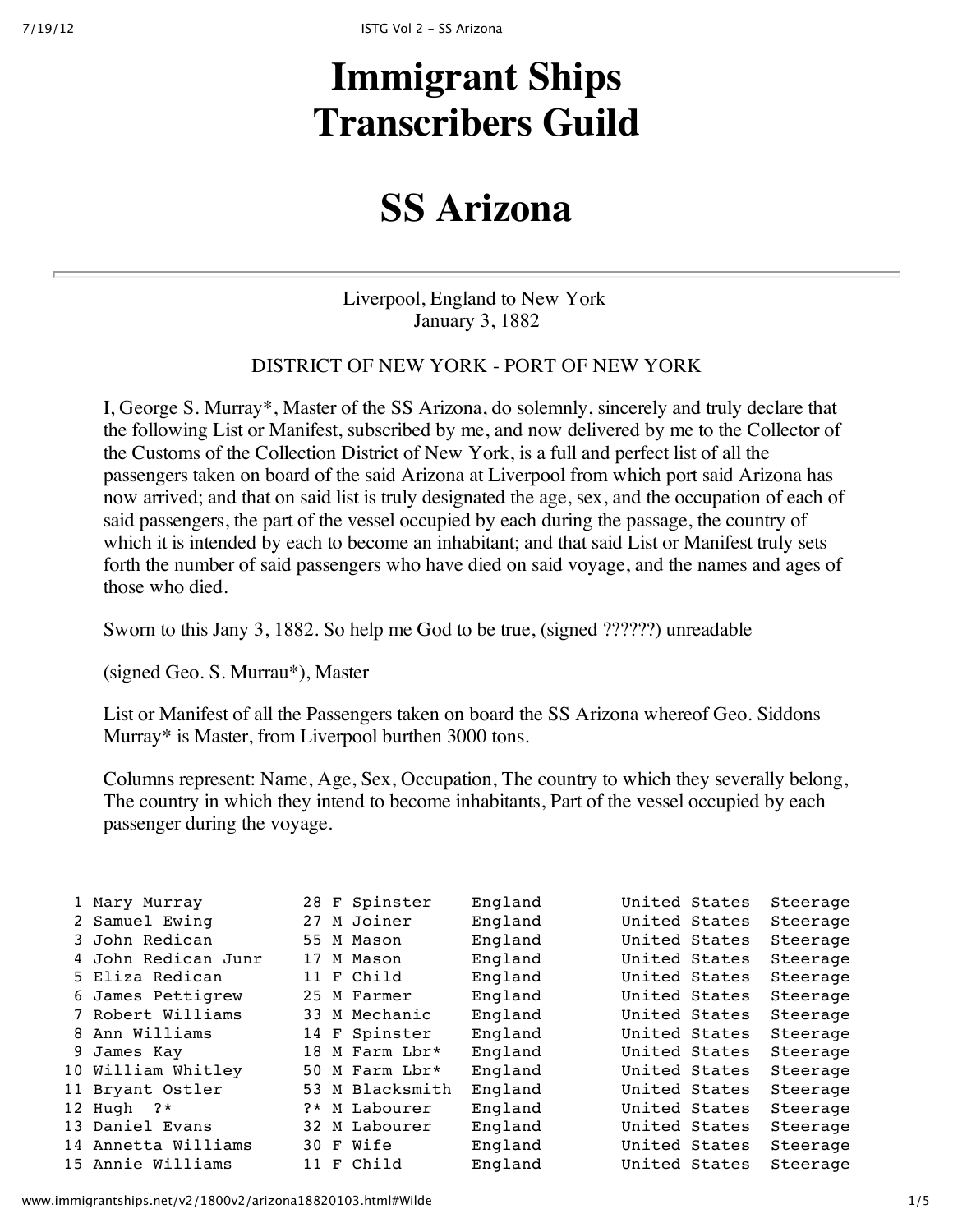7/19/12 ISTG Vol 2 ‑ SS Arizona

|     | 16 Charlotta Williams                 |                          |   | 10 F Child     | England | United States | Steerage |
|-----|---------------------------------------|--------------------------|---|----------------|---------|---------------|----------|
|     | 17 Anetta Williams                    | 7                        | F | Child          | England | United States | Steerage |
|     | 18 Mary Cashion                       | 19                       | F | Spinster       | England | United States | Steerage |
|     | 19 Mathew Watling                     | 27                       |   | M Farmer       | England | United States | Steerage |
|     | 20 Mary Ann Watling                   | 26                       | F | Wife           | England | United States | Steerage |
|     | 21 Mary Ann Watling                   | $\qquad \qquad -$        | F | Infant         | England | United States | Steerage |
| 22. | John Foster                           | 33                       |   | M Carpenter    | England | United States | Steerage |
|     | 23 Elizabeth Brown                    | 30                       | F | Wife           | England | United States | Steerage |
|     | 24 Joseph Brown                       | 6                        |   | M Child        | England | United States | Steerage |
|     | 25 Wilson Brown                       | 4                        |   | M Child        | England | United States | Steerage |
|     | 26 Maud Brown                         |                          |   | - F Infant     | England | United States | Steerage |
|     | 27 Anton Jacks                        | 29                       |   | M Glazier      | England | United States | Steerage |
|     | 28 Mary Daniel                        |                          |   | 31 F Wife      | England | United States | Steerage |
|     | 29 Elizabeth Daniel                   | 11 F                     |   | Child          | England | United States | Steerage |
|     | 30 And P. Linvist                     | 24                       |   | M Labourer     | England | United States | Steerage |
|     | 31 Ellen Anthony                      | 46                       | F | Spinster       | England | United States | Steerage |
|     | 32 John Darcy                         | 18                       |   | M Bricklayer   | England | United States | Steerage |
|     | 33 Ellen Darcy                        | 15                       | F | Spinster       | England | United States | Steerage |
|     | 34 Norah Casey                        | 24 F                     |   | Wife           | England | United States | Steerage |
|     | 35 Roland Casey                       | $\overline{\phantom{0}}$ |   | M Infant       | England | United States | Steerage |
|     | 36 Samuel Bramsley                    | 22                       |   | M Artisan      | England | United States | Steerage |
| 37  | James Wm. Gould                       |                          |   | 36 M Weaver    | England | United States | Steerage |
|     | 38 Robert Buckley                     |                          |   | 18 M Joiner    | England | United States | Steerage |
|     | 39 Edward Mo?sey*                     | 50                       |   | M Joiner       | England | United States | Steerage |
|     | 40 Johan Naig??s*                     | 18                       |   | M Farm Labr*   | Sweden  | United States | Steerage |
|     | 41 Olof Oleson                        | 46                       |   | M Farmer       | Sweden  | United States | Steerage |
|     | 42 San??tz Rusvad*                    | 27                       |   | M Farmer       | Sweden  | United States | Steerage |
|     | 43 Ellis Mitchell                     | 29                       |   | M Mechanic     | England | United States | Steerage |
|     | 44 Christina Durant                   | 26                       |   | F Wife         | England | United States | Steerage |
|     | 45 James Durant                       | 5                        |   | M Child        | England | United States | Steerage |
|     | 46 Elizabeth Durant                   | 3                        |   | F Child        | England | United States | Steerage |
|     | 47 William Durant                     | $\qquad \qquad -$        |   | M Infant       | England | United States | Steerage |
|     | 48 Samuel Fletcher                    | 43                       |   | M Mason        | England | United States | Steerage |
|     | 49 George Walmsley                    | 22                       |   | M Mason        | England | United States | Steerage |
|     | 50 Mrs. M. A. Walters                 | 59                       | F | Wife           | England | United States | Cabin    |
|     | 51 Mr. A. S. Ormsky                   | 30                       |   | M Agent        | England | United States | Cabin    |
|     | 52 Benjn Darbyshire                   | 30                       |   | M Farmer       | England | United States | Cabin    |
|     | 53 Mrs. Emma Hughes                   |                          |   | 26 F Wife      | England | United States | Cabin    |
|     | 54 Lizzie* Hughes                     |                          |   | 4 F Child      | England | United States | Cabin    |
|     | 55 Lizzie* Hughes                     |                          |   | - F Infant     | England | United States | Cabin    |
|     | 56 Mr. Wm. Butcher                    |                          |   | 67 M Gentleman | England | United States | Cabin    |
|     | 57 Mr. J. Hunt                        |                          |   | 25 M Gentleman | England | United States | Cabin    |
|     | 58 Mrs. J. Hunt                       |                          |   | 24 F Wife      | England | United States | Cabin    |
|     | 59 Mr. Peter Mason                    |                          |   | 68 M Farmer    | England | United States | Cabin    |
|     | 60 Mrs. Eliz Ledder                   |                          |   | 26 F Wife      | England | United States | Cabin    |
|     | 61 Alice A. Ledder                    |                          |   | 3 F Child      | England | United States | Cabin    |
|     | 62 Joseph Ledder                      | $\qquad \qquad -$        |   | M Infant       | England | United States | Cabin    |
|     | 63 Mr. Ed Parlinger                   |                          |   | 41 M Gentleman | England | United States | Cabin    |
|     | 64 Mrs. Martha Hall                   |                          |   | 38 F Wife      | England | United States | Cabin    |
|     | 65 Eleanor A. Hall                    |                          |   | - F Infant     | England | United States | Cabin    |
|     | 66 Mr. W. Albinson                    |                          |   | 24 M Farmer    | England | United States | Cabin    |
|     | 67 Mr. H. Farnworth                   |                          |   | 30 M Farmer    | England | United States | Cabin    |
|     | 68 Mr. Robt Guest                     |                          |   | 38 M Farmer    | England | United States | Cabin    |
|     | 69 Mr. Geo Reed                       |                          |   | 22 M Gentleman | England | United States | Cabin    |
|     | 70 Mr. Thos Adams                     |                          |   | 20 M Traveller | England | United States | Cabin    |
|     | 71 Mr. Joseph Hadden                  |                          |   | 30 M Gentleman | England | United States | Cabin    |
|     | 72 Mr. C. T. Wilkinson                |                          |   | 23 M Gentleman | England | United States | Cabin    |
|     | 73 Miss Carrie Brooks                 |                          |   | 36 F Spinster  | England | United States | Cabin    |
|     | 74 Miss Caroline Magoon 30 F Spinster |                          |   |                | England | United States | Cabin    |
|     | 75 Mr. Alf Openshaw                   |                          |   | 15 M Clerk     | England | United States | Cabin    |
|     | 76 Mr. B. Sahmon                      |                          |   | 33 M Gentleman | England | United States | Cabin    |

www.immigrantships.net/v2/1800v2/arizona18820103.html#Wilde 2/5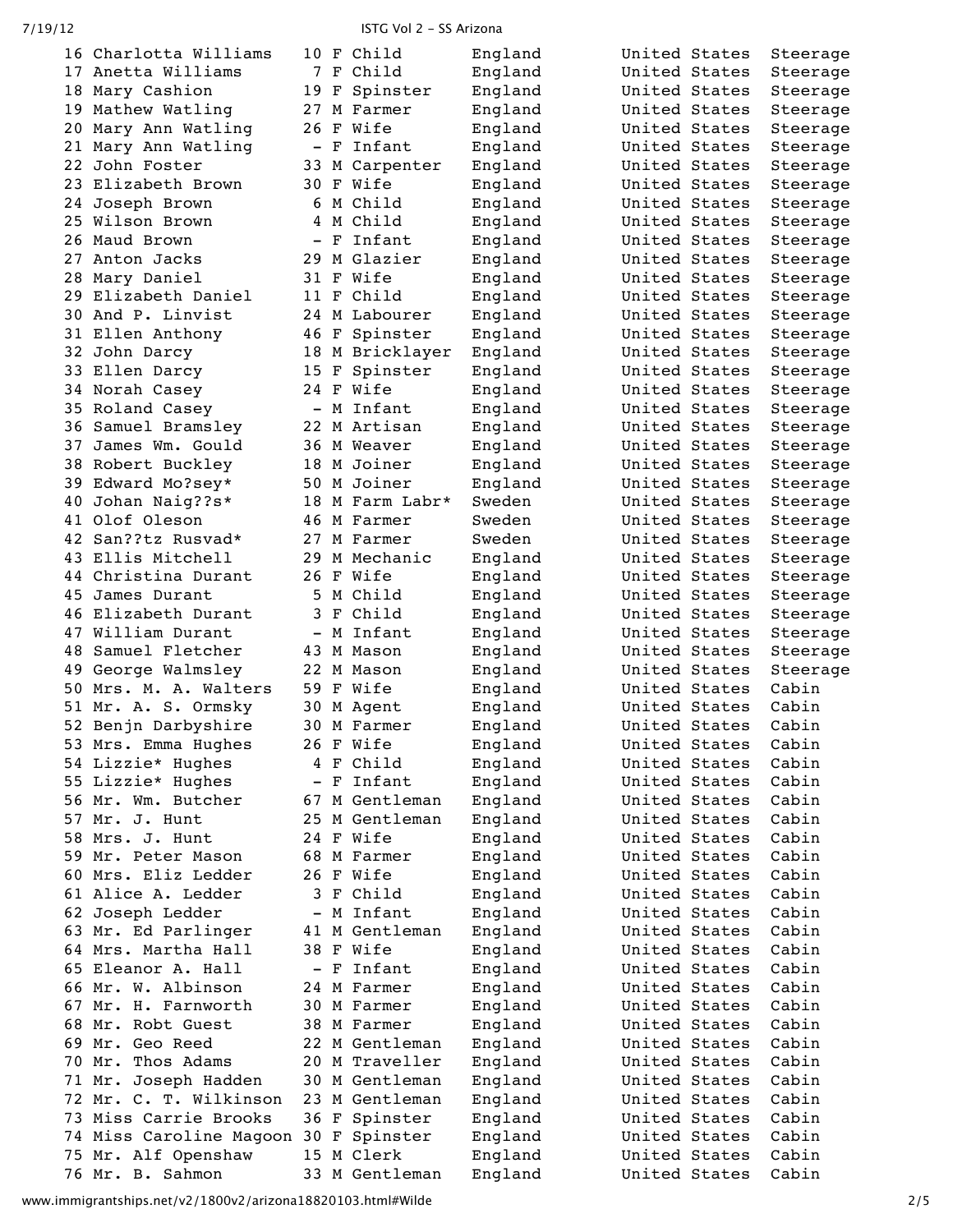| 77 Mr. Wm H. Backhouse  |    | 20 M Mechanic  | England       | United States |               | Cabin |
|-------------------------|----|----------------|---------------|---------------|---------------|-------|
| 78 Mr. John Backhouse   |    | 18 M Mechanic  | England       | United States |               | Cabin |
| 79 Mr. James Bowers     |    | 25 M Farmer    | England       | United States |               | Cabin |
| 80 Miss Eliz Sanson     |    | 30 F Spinster  | England       | United States |               | Cabin |
| 81 Miss Mary Ta??son*   | 40 | F Spinster     | England       | United States |               | Cabin |
| 82 Mr. John Walmsley    |    | 35 M Agent     | England       | United States |               | Cabin |
| 83 Mrs. Eliz Walmsley   | 25 | F Wife         | England       | United States |               | Cabin |
| 84 Dr. J. M. Kitchen    |    | 30 M Doctor    | United States | United States |               | Cabin |
| 85 Miss Kitchen         | 15 | F Spinster     | United States | United States |               | Cabin |
| 86 Master Kitchen       |    | 16 M Gentleman | United States | United States |               | Cabin |
| 87 Mr. N. P. McNab      |    | 30 M Gentleman | United States | United States |               | Cabin |
| 88 Mr. J. H. Hamburger  |    | 30 M Gentleman | United States | United States |               | Cabin |
| 89 Mr. A. Schauss       |    | 30 M Gentleman | United States | United States |               | Cabin |
| 90 Mr. J. Greenwood     |    | 30 M Gentleman | United States | United States |               | Cabin |
| 91 Mr. H. Rice          |    | 30 M Gentleman | United States | United States |               | Cabin |
| 92 Mr. Jos Brooks       |    | 30 M Gentleman | United States | United States |               | Cabin |
| 93 Mr. Jos Brooks Junr  |    | 16 M Gentleman | United States | United States |               | Cabin |
| 94 Mr. H. J. Hart       |    | 30 M Gentleman | United States | United States |               | Cabin |
| 95 Mrs. H. J. Hart      | 29 | F Wife         | United States | United States |               | Cabin |
| 96 Mr. S. W. Rice       | 30 | M Gentleman    | United States | United States |               | Cabin |
| 97 Mr. J. E. Downil     |    | 30 M Gentleman | United States | United States |               | Cabin |
| 98 Mr. E. C. Harmon     |    | 30 M Gentleman | United States | United States |               | Cabin |
| 99 Mr. S. D. Horton     |    | 30 M Gentleman | United States | United States |               | Cabin |
| 100 Mr. Saml Hardy*     |    | 30 M Gentleman | United States | United States |               | Cabin |
| 101 Dr. J. McLeod       |    | 30 M Doctor    | United States | United States |               | Cabin |
| 102 Mrs. J. McLeod      | 29 | F Wife         | United States | United States |               | Cabin |
| 103 Mr. W. W. Lang      |    | 30 M Gentleman | United States | United States |               | Cabin |
| 104 Mr. A. W. Mulberry  |    | 30 M Gentleman | United States | United States |               | Cabin |
| 105 Mr. J. P. Kline     | 29 | M Gentleman    | United States | United States |               | Cabin |
| 106 Mr. F. Weber        | 29 | M Gentleman    | United States | United States |               | Cabin |
| 107 Mr. Chas Dell       | 30 | M Gentleman    | United States | United States |               | Cabin |
| 108 Mr. James Williams  | 30 | M Gentleman    | United States | United States |               | Cabin |
| 109 Mr. B. J. Bachinor* | 30 | M Gentleman    | United States | United States |               | Cabin |
| 110 Mr. W. H. Gerard    | 30 | M Gentleman    | United States | United States |               | Cabin |
| 111 Mr. J. C. Smith     |    | 30 M Gentleman | United States | United States |               | Cabin |
| 112 Mr. G. W. Fuller    |    | 30 M Gentleman | United States | United States |               | Cabin |
| 113 Mr. H. V. Glass     |    | 30 M Gentleman | United States | United States |               | Cabin |
| 114 Mr. Oscar Wilde     |    | 30 M Gentleman | England       |               | United States | Cabin |
| 115 Mr. C. J. McIntyre  |    | 30 M Gentleman | England       | United States |               | Cabin |
| 116 Mr. E. Frowenfield  | 30 | M Gentleman    | Germany       | United States |               | Cabin |
| 117 Mr. Wm. Burgess     | 29 | M Gentleman    | England       | United States |               | Cabin |
| 118 Mr. H. M. Taber     |    | 30 M Gentleman | England       | United States |               | Cabin |
| 119 Mrs. Quiggan        |    | 30 F Wife      | England       | United States |               | Cabin |
| 120 Edith Quiggan       |    | 11 F Child     | England       | United States |               | Cabin |
| 121 Mary Quiggan        |    | 8 F Child      | England       | United States |               | Cabin |
| 122 Mr. John A. Cork    |    | 30 M Gentleman | England       | United States |               | Cabin |
| 123 Dr. C. M. Wright    |    | 30 M Doctor    | United States | United States |               | Cabin |
| 124 Mrs. C. M. Wright   |    | 30 F Wife      | United States | United States |               | Cabin |
| 125 Master G. Wright    | 8  | M Child        | United States | United States |               | Cabin |
| 126 Master C. Wright    | 10 | M Child        | United States | United States |               | Cabin |
| 127 Mr. Saml Hardy*     |    | 30 M Gentleman | United States | United States |               | Cabin |
| 128 Mr. Robt Lawson     |    | 30 M Gentleman | United States | United States |               | Cabin |
| 129 Gen. W. J. Palmer   |    | 50 M General   | United States | United States |               | Cabin |
| 130 Mrs. J. F. Johnson  |    | 30 F Wife      | United States | United States |               | Cabin |
| 131 Mr. Paul Giraud     |    | 30 M Gentleman | United States | United States |               | Cabin |
| 132 Mr. A. Strauss      | 30 | M Gentleman    | United States | United States |               | Cabin |
| 133 Mr. Tom Kinson      | 20 | M Gentleman    | United States | United States |               | Cabin |
| 134 Mr. J. Jameson      |    | 30 M Gentleman | United States | United States |               | Cabin |
|                         |    |                |               |               |               |       |

 Steerage 85 Cabin Total 134 (Signed) Geo. S. Murrau,\* Master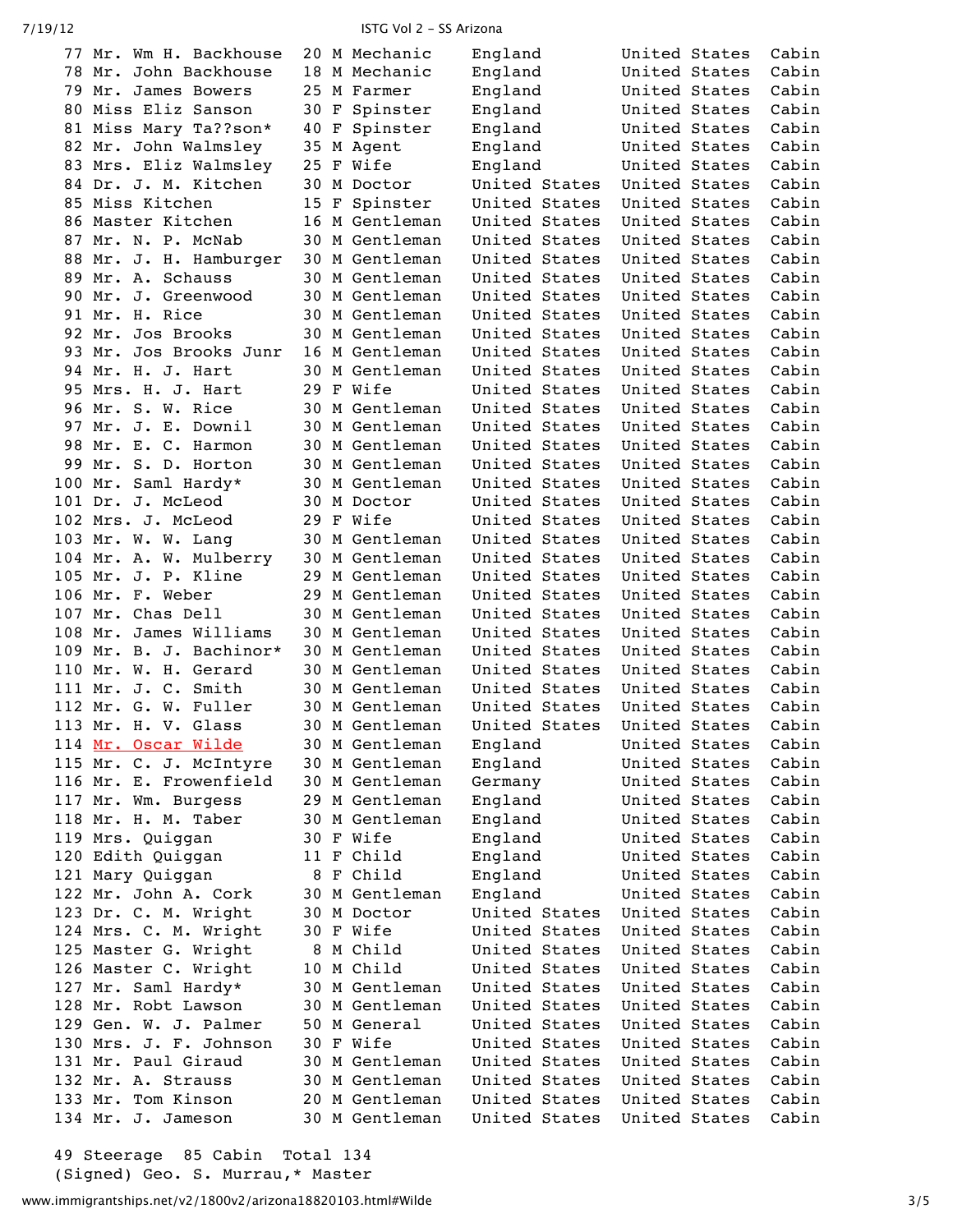Transcriber's Notes:

The use of a ? indicates a letter or letters illegible to the transcriber due to quality of original document. The use of an \* indicates an omission or error made by the original recorder. There were no births or deaths on this passage, therefore the birth/death column has been eliminated.

In the beginning of the Manifest, the Captain's name (George S. Murrau) is seen three times with both Murray and Murrau both clearly written. What appears to be the Captain's signature at the end of the passenger list (listing 49 Steerage 85 Cabin Total 134") reads Geo. S. Murrau and matches the signature at the beginning of the Manifest; the name is clearly Murrau. The other two names of George S. Murray are written in a different handwriting and the last name is clearly Murray.

All the infants on board have a dash (-) in the age column.

- \* Passengers 9, 10, 40 Occupation lists "Farm Labr". Should be "Farm Laborer".
- \* Passenger 12 Last name and age are blotted out and are unable to read.
- \* Passenger 39 Third letter of last name has a blot on it. Could be Morsey.
- \* Passenger 40 Last name looks like Naigons.
- \* Passenger 42 First name ? letters are unreadable.
- \* Passengers 54 & 55 Both are listed as Lizzie Hughes. Both first and last names are very clear.
- \* Passenger 81 Last name could be Talsson.
- \* Passenger 109 Last name has an umlaut over the o.
- \* Passengers 100 & 127 Have the same name, age, sex, occupation, country from. When both added to other passengers on list, total matcher 134 as total number of passengers listed on Manifest.

#### **Correspondence 07/27/02 passenger #114 Wilde**

ISTG thanks Mr. Raymond M. Simpson for bringing to our attention that the famed author Oscar Wilde is passenger #114. For links to sites on Mr. Wilde Click Here

For photographs of Mr. Wilde Photographs Mr. Wilde is known to have been on a lecture tour in the US in 1882, including cities of Canada and San Francisco, California.

National Archives and Records Administration, Film M237, Reel 446, List 3.

Transcribed by Mary Heindl for the Immigrant Ships Transcribers Guild 16 August 1999

If you find an ancestor on a ship on ISTG and would like to link to your email address or home page, please submit a short paragraph about the passenger, where settled, children, etc., with the name of the ship and date of arrival, and send to the transcriber at the bottom of the manifest or to the **ISTG** Production Coordinator. **Be sure to include the name of the SHIP and VOLUME number.**

> **Get all your genealogy books and CDs at one convenient location: Genealogical Publishing Company**